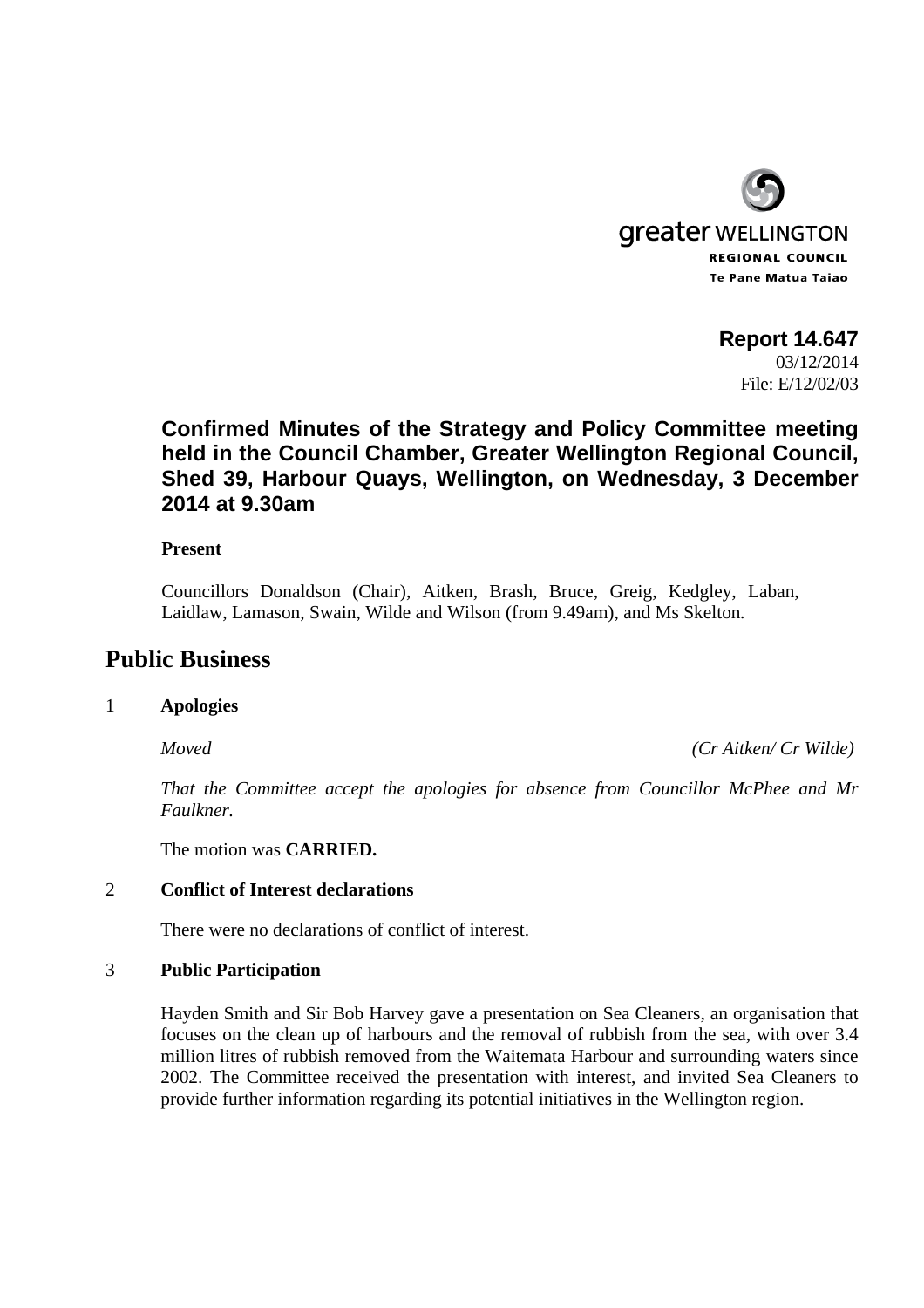#### 4 **Confirmation of minutes**

*Moved (Cr Greig/ Cr Bruce)* 

*That the Committee confirms the minutes of the meeting of 28 October 2014, Report 14.563.* 

The motion was **CARRIED.** 

#### 5 **Summary of Financial Statements for the four months ended 31 October 2014**

Greg Campbell, Chief Executive, introduced the report, Chris Gray, Manager, Finance and Wayne Hastie, General Manager, Public Transport, spoke to the report.

**Report 14.603** File: CFO/20/01/01

*Moved (Cr Brash/ Cr Wilde)* 

*That the Committee:* 

- *1. Receives the report.*
- *2. Notes the contents of the report.*

The motion was **CARRIED**.

#### 6 **Summary of Financial Statements ended 30 September 2014**

Wayne Hastie, General Manager, Public Transport and Leigh-Anne Buxton, General Manager, People and Capability, spoke to the report.

### **Report 14.536 File: CFO/20/01/01**

*Moved (Cr Lamason/ Cr Laidlaw)* 

*That the Committee:* 

- *1. Receives the report.*
- *2. Notes the contents of the report.*

The motion was **CARRIED.**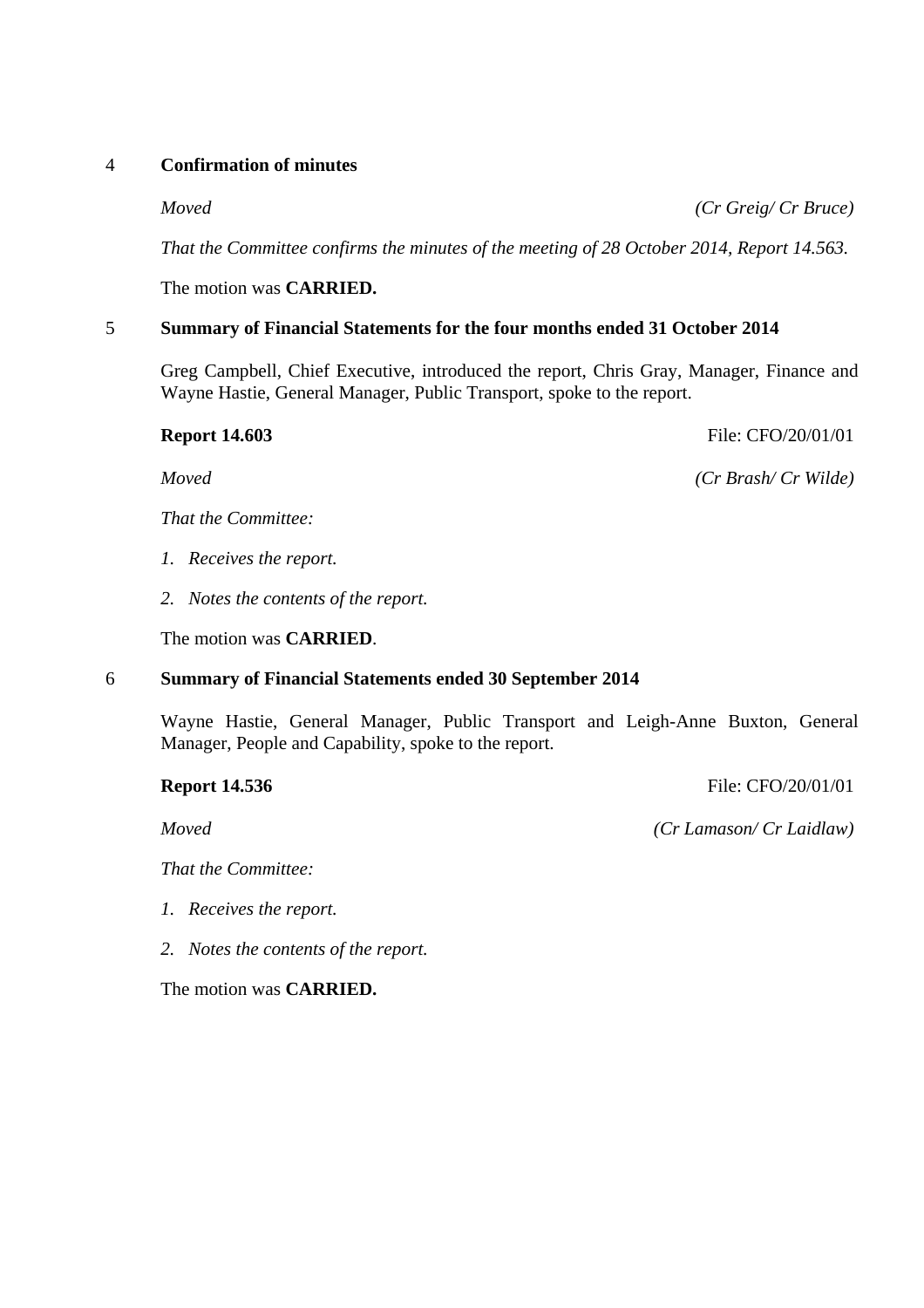#### 7 **Bus Stop Infrastructure**

Matthew Lear, Team Leader, Service Design, and Wayne Hastie, General Manager, Public Transport, spoke to the report.

#### **Report 14.549 File: T**/20/16/10

*Moved (Cr Swain/ Cr Laban)* 

*That the Committee:* 

- *1. Receives the report.*
- *2. Notes the contents of the report.*
- *3. Agrees in principle the operational policy for bus stop infrastructure:*

*GWRC will aim to manage the prioritisation of spending by:* 

- *closing the asset gaps by 2030\**
- *ensuring, through prudent asset & data management, that there are no assets in poor or very poor condition by 2020\*.*

*(\* Subject to affordability and LTP & AMP processes)* 

*GWRC will provide efficient & effective bus stop infrastructure in the Region by:* 

- *Categorising bus stops in the Wellington region according to patronage, function and location*
- *Setting the levels of service for bus stop assets*
- *Assessing the asset gaps at bus stops*
- *Setting the criteria to be used when assessing bus stop spending*
- *Developing and using operational tools to prioritise closing the asset gaps over time*
- *Identifying stops for optimisation to free up funding*
- *Recording decisions made about assets expenditure to inform future decision making.*

The motion was **CARRIED.**